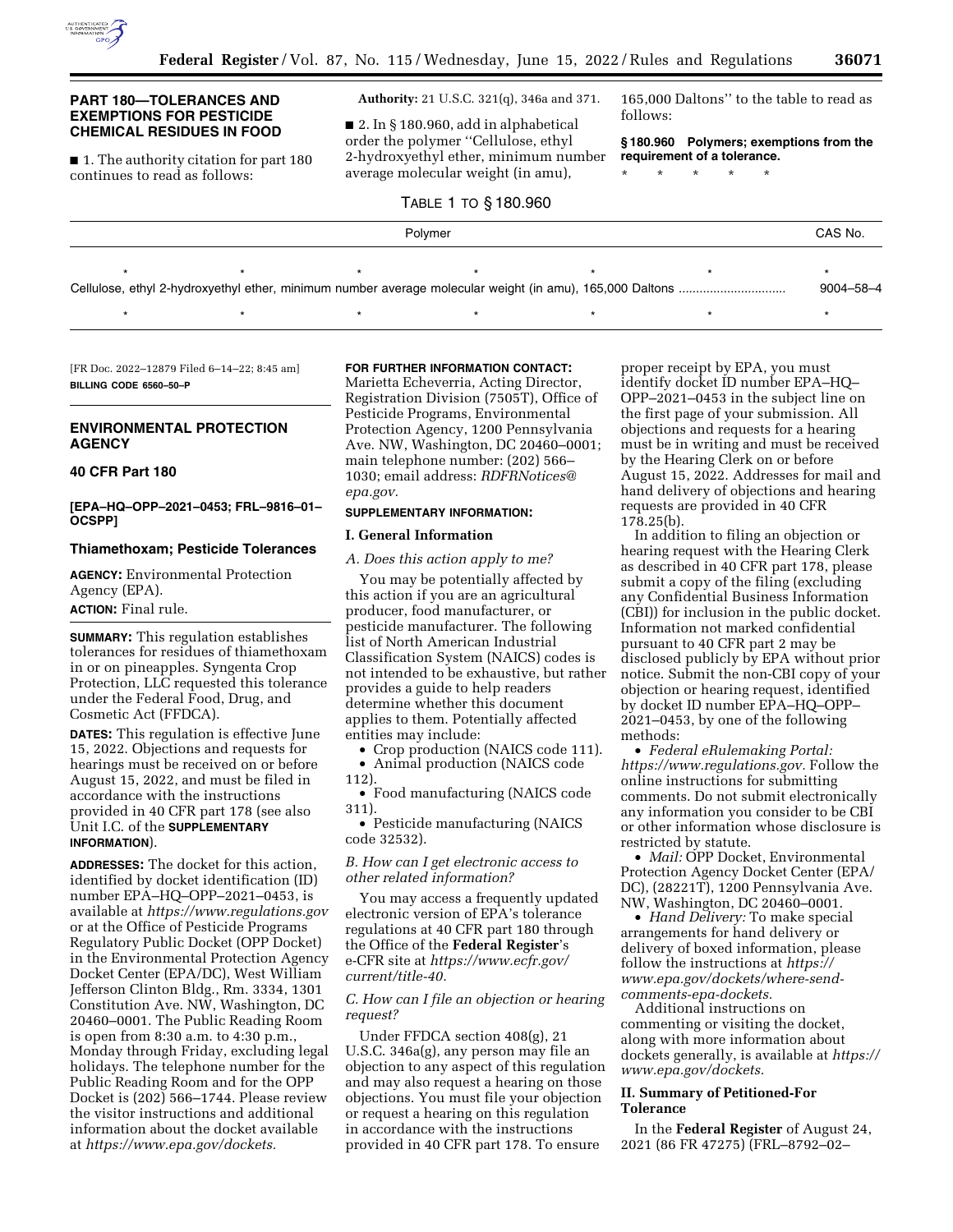OCSPP) EPA issued a document pursuant to FFDCA section 408(d)(3), 21 U.S.C. 346a(d)(3), announcing the filing of a pesticide petition (PP 1E8908) by Syngenta Crop Protection, LLC., P.O. Box 18300, Greensboro, NC 27419– 8300. The petition requested to establish a tolerance in 40 CFR part 180.565 for residues of the insecticide, Thiamethoxam {3-[(2-chloro-5 thiazolyl)methyl]tetrahydro-5-methyl-Nnitro-4H-1,3,5-oxadiazin-4-imine} and its metabolite [N-(2-chloro-thiazol-5 ylmethyl)-N′-methyl-N′-nitroguanidine], in or on pineapple at 0.03 parts per million (ppm) and 0.05 ppm for pineapple, process residue. That document referenced a summary of the petition prepared by Syngenta, the petitioner, which is available in the docket, *[https://www.regulations.gov.](https://www.regulations.gov)*  There were no comments received in response to the notice of filing.

Based upon review of the data supporting the petition and in accordance with its authority under FFDCA section 408(d)(4)(A)(i), EPA is establishing the tolerances at different levels than requested. The reason for these changes is explained in Unit IV.C.

#### **III. Aggregate Risk Assessment and Determination of Safety**

Section 408(b)(2)(A)(i) of FFDCA allows EPA to establish a tolerance (the legal limit for a pesticide chemical residue in or on a food) only if EPA determines that the tolerance is ''safe.'' Section 408(b)(2)(A)(ii) of FFDCA defines ''safe'' to mean that ''there is a reasonable certainty that no harm will result from aggregate exposure to the pesticide chemical residue, including all anticipated dietary exposures and all other exposures for which there is reliable information.'' This includes exposure through drinking water and in residential settings but does not include occupational exposure. Section 408(b)(2)(C) of FFDCA requires EPA to give special consideration to exposure of infants and children to the pesticide chemical residue in establishing a tolerance and to ''ensure that there is a reasonable certainty that no harm will result to infants and children from aggregate exposure to the pesticide chemical residue. . . .''

Tolerances for residues of thiamethoxam are listed in 40 CFR 180.565 and are expressed in terms of the combined residues of the insecticide thiamethoxam and its metabolite CGA– 322704. Metabolite CGA–322704 is also the registered active ingredient clothianidin (tolerance listings in 40 CFR 180.586). Clothianidin (hereinafter referred to as CGA–322704) has a complete toxicological database and

appears to have effects in mammals that are different from those of thiamethoxam. A separate risk assessment that addresses risks from CGA–322704 residues resulting from the direct application of CGA–322704 (clothianidin), as well as risks from residues of CGA–322704 coming from thiamethoxam uses has been conducted, and there are no risk estimates of concern as a result of the proposed tolerance for thiamethoxam residues in imported pineapple. This document entitled, ''Clothianidin. Human Health Risk Assessment to Address Exposure Associated with a New Tolerance for Thiamethoxam'' can be found at *[https://](https://www.regulations.gov) [www.regulations.gov](https://www.regulations.gov)* in docket ID number EPA–HQ–OPP–2021–0453.

Consistent with FFDCA section 408(b)(2)(D), and the factors specified therein, EPA has reviewed the available scientific data and other relevant information in support of this action. EPA has sufficient data to assess the hazards of and to make a determination on aggregate exposure for thiamethoxam including exposure resulting from the tolerances established by this action. EPA's assessment of exposures and risks associated with thiamethoxam follows.

In an effort to streamline its publications in the **Federal Register**, EPA is not reprinting sections that repeat what has been previously published for tolerance rulemakings of the same pesticide chemical. Where scientific information concerning a particular chemical remains unchanged, the content of those sections would not vary between tolerance rulemaking, and EPA considers referral back to those sections as sufficient to provide an explanation of the information EPA considered in making its safety determination for the new rulemaking.

EPA has previously published tolerance rulemakings for thiamethoxam, in which EPA concluded, based on the available information, that there is a reasonable certainty that no harm would result from aggregate exposure to thiamethoxam and established tolerances for residues of that chemical. EPA is incorporating previously published sections from that rulemaking as described further in this rulemaking, as they remain unchanged.

### *A. Toxicological Profile*

For a discussion of the Toxicological Profile of thiamethoxam, see Unit III.A. of the thiamethoxam tolerance rulemaking published in the **Federal Register** of February 15, 2017 (82 FR 10712) (FRL–9957–00).

### *B. Toxicological Points of Departure/ Levels of Concern*

For a summary of the Toxicological Points of Departure/Levels of Concern for thiamethoxam used for human risk assessment, see Unit III.B. of the February 15, 2017, thiamethoxam tolerance rulemaking.

### *C. Exposure Assessment*

Much of the exposure assessment remains the same although updates have occurred to accommodate exposures from the petitioned-for tolerances. These updates are discussed in this section; for a description of the rest of the EPA approach to and assumptions for the exposure assessment, please reference Unit III.C. of the February 15, 2017, rulemaking.

EPA's dietary exposure assessments have been updated to include the additional exposure from the new use of thiamethoxam on imported pineapple. The acute assessment is based on tolerance-level residues and assumes 100 percent crop treated (PCT); the acute assessment is unrefined. The chronic assessment is based on average residues from crop field trials (except for tolerance-level residues in pineapple commodities) and assumes 100 PCT; the chronic assessment is partially refined. The assessments were conducted using the Dietary Exposure Evaluation Model software with the Food Commodity Intake Database (DEEM–FCID) Version 4.02. EPA with 2005–2010 food consumption information from the United States Department of Agriculture's (USDA's) National Health and Nutrition Examination Survey, What We Eat in America, (NHANES/ WWEIA).

*Anticipated residue and PCT information.* Section 408(b)(2)(E) of FFDCA authorizes EPA to use available data and information on the anticipated residue levels of pesticide residues in food and the actual levels of pesticide residues that have been measured in food. If EPA relies on such information, EPA must require pursuant to FFDCA section 408(f)(1) that data be provided 5 years after the tolerance is established, modified, or left in effect, demonstrating that the levels in food are not above the levels anticipated. For the present action, EPA will issue such data call-ins as are required by FFDCA section 408(b)(2)(E) and authorized under FFDCA section 408(f)(1). Data will be required to be submitted no later than 5 years from the date of issuance of these tolerances.

*Drinking water exposure.* EPA has revised the thiamethoxam drinking water assessment since the February 15,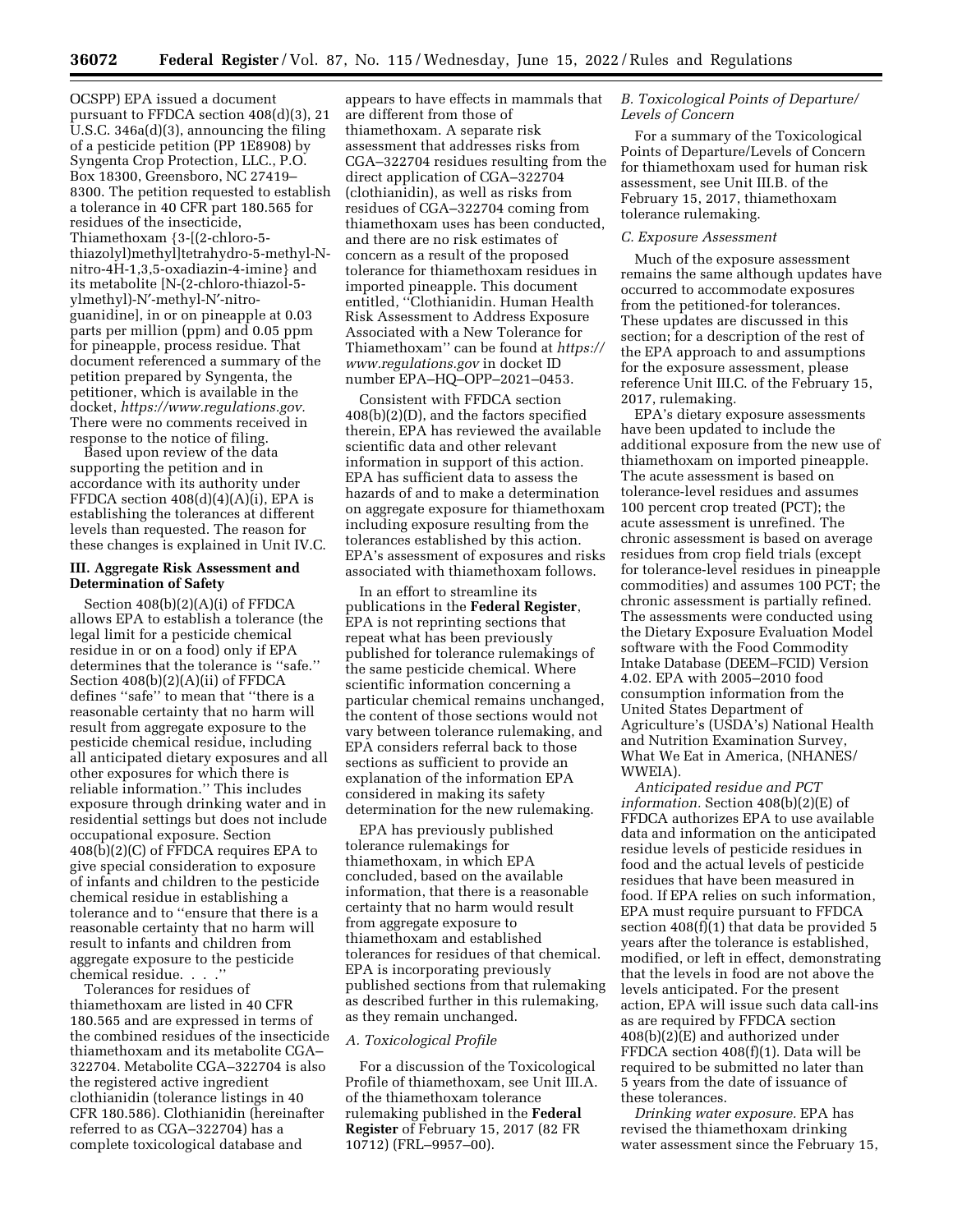2017, final rule. Based on the Pesticide in Water Calculator's (PWC) version 1.52, the estimated drinking water concentrations (EDWCs) of thiamethoxam in groundwater are 65 parts per billion (ppb) for acute exposures and 58 ppm for chronic exposures. Groundwater EDWCs were used in the dietary assessment for all sources of drinking water.

*Cumulative exposure.* Section  $408(b)(2)(D)(v)$  of FFDCA requires that, when considering whether to establish, modify, or revoke a tolerance, the Agency consider ''available information'' concerning the cumulative effects of a particular pesticide's residues and ''other substances that have a common mechanism of toxicity.'' In 2016, EPA's Office of Pesticide Programs released a guidance document entitled ''Pesticide Cumulative Risk Assessment: Framework for Screening Analysis.'' The Agency has utilized this framework for thiamethoxam and determined that thiamethoxam along with clothianidin, acetamiprid, dinotefuran, imidacloprid, nithiazine and thiacloprid form a candidate common mechanism group (CMG). This group of pesticides, referred to as neonicotinoids, is considered a candidate CMG because they share characteristics to support a testable hypothesis for a common mechanism of action for neonicotinoids.

Following this determination, the Agency conducted a screening-level cumulative risk assessment consistent with the 2016 guidance document. The current screening assessment indicates that cumulative risk estimates for neonicotinoids are below the Agency's levels of concern. A detailed description of the cumulative screening assessment can be found in the Neonicotinoid Cumulative Screening Risk Assessment Memo (M. Perron *et al.,* DP460743, 3/ 01/2021). No further cumulative evaluation is necessary for thiamethoxam.

#### *D. Safety Factor for Infants and Children*

EPA continues to conclude that there are reliable data to support the reduction of the Food Quality Protection Act (FQPA) safety factor. See Unit III.D. of the February 15, 2017, rulemaking for a discussion of the Agency's rationale for that determination.

### *E. Aggregate Risks and Determination of Safety*

EPA determines whether acute and chronic dietary pesticide exposures are safe by comparing aggregate exposure estimates to the acute population adjusted dose (aPAD) and chronic pop-

ulation adjusted dose (cPAD). Short-, intermediate-, and chronic risks are evaluated by comparing the estimated aggregate food, water, and residential exposure to the appropriate points of departure to ensure that an adequate margin of exposure (MOE) exists. For linear cancer risks, EPA calculates the lifetime probability of acquiring cancer given the estimated aggregate exposure.

Acute dietary risks are below the Agency's level of concern of 100% of the aPAD; they are 12% of the aPAD for children 1 to 2 years old, the population subgroup with the highest exposure. Chronic dietary risks are below the Agency's level of concern of 100% of the cPAD; they are 73% of the cPAD for children 1 to 2 years old, the population subgroup with the highest exposure.

EPA has concluded the combined short-term food, water, and residential exposures result in aggregate MOEs of 130 for adults, 160 for children older than 6 years old, and 340 for children less than 6 years old. Because EPA's level of concern for thiamethoxam is an MOE of 100 or below, short-term aggregate risks are not of concern. Because there is no intermediate-term expected residential exposure, the intermediate-term risk has not been assessed. Dietary exposure is the only relevant route of exposure for chronic durations; therefore, the chronic dietary risk is the same as the overall aggregate risk for thiamethoxam and is not of concern. Thiamethoxam is classified as ''Not likely to be carcinogenic to humans''; therefore, EPA does not expect thiamethoxam exposures to pose an aggregate cancer risk.

Therefore, based on the risk assessments and information described above, EPA concludes there is a reasonable certainty that no harm will result to the general population, or to infants and children, from aggregate exposure to thiamethoxam residues. More detailed information on this action can be found in the document entitled, ''Thiamethoxam. Human Health Risk Assessment for Use on Imported Pineapple'' in the docket ID number, EPA–HQ–OPP–2021–0453.

#### **IV. Other Considerations**

#### *A. Analytical Enforcement Methodology*

For a discussion of the available analytical enforcement method, see Unit IV.A. of the February 15, 2017, rulemaking.

#### *B. International Residue Limits*

In making its tolerance decisions, EPA seeks to harmonize U.S. tolerances with international standards whenever possible, consistent with U.S. food

safety standards and agricultural practices. EPA considers the international maximum residue limits (MRLs) established by the Codex Alimentarius Commission (Codex), as required by FFDCA section 408(b)(4).

Codex has established an MRL for thiamethoxam in pineapple at 0.01 mg/ kg which is different than the U.S. tolerance. At this time, the Codex and EPA residue definitions are different (Codex's MRL is for the parent compound, thiamethoxam only, while EPA's is thiamethoxam plus metabolite CGA–322704); therefore, it is not possible to harmonize with the Codex MRL.

### *C. Revisions to Petitioned-For Tolerances*

The tolerance on pineapple is being set at 0.04 ppm and pineapple, process residue at 0.06 ppm instead of the proposed levels of 0.03 and 0.05, respectively. The petitioner used only thiamethoxam residues as inputs for the Organization for Economic Cooperation and Development (OECD) tolerance calculation procedure. Using both thiamethoxam and its metabolite CGA– 322704 for the input data set results in recommended tolerances of 0.04 ppm for pineapple and 0.06 ppm for pineapple, process residue.

### **V. Conclusion**

Therefore, a tolerance is established for residues of thiamethoxam, including its metabolites and degradates, in or on pineapple at 0.04 ppm and in or on pineapple, process residue at 0.06 ppm.

#### **VI. Statutory and Executive Order Reviews**

This action establishes tolerances under FFDCA section 408(d) in response to a petition submitted to the Agency. The Office of Management and Budget (OMB) has exempted these types of actions from review under Executive Order 12866, entitled ''Regulatory Planning and Review'' (58 FR 51735, October 4, 1993). Because this action has been exempted from review under Executive Order 12866, this action is not subject to Executive Order 13211, entitled ''Actions Concerning Regulations That Significantly Affect Energy Supply, Distribution, or Use'' (66 FR 28355, May 22, 2001), or to Executive Order 13045, entitled ''Protection of Children from Environmental Health Risks and Safety Risks'' (62 FR 19885, April 23, 1997). This action does not contain any information collections subject to OMB approval under the Paperwork Reduction Act (PRA) (44 U.S.C. 3501 *et seq.*), nor does it require any special